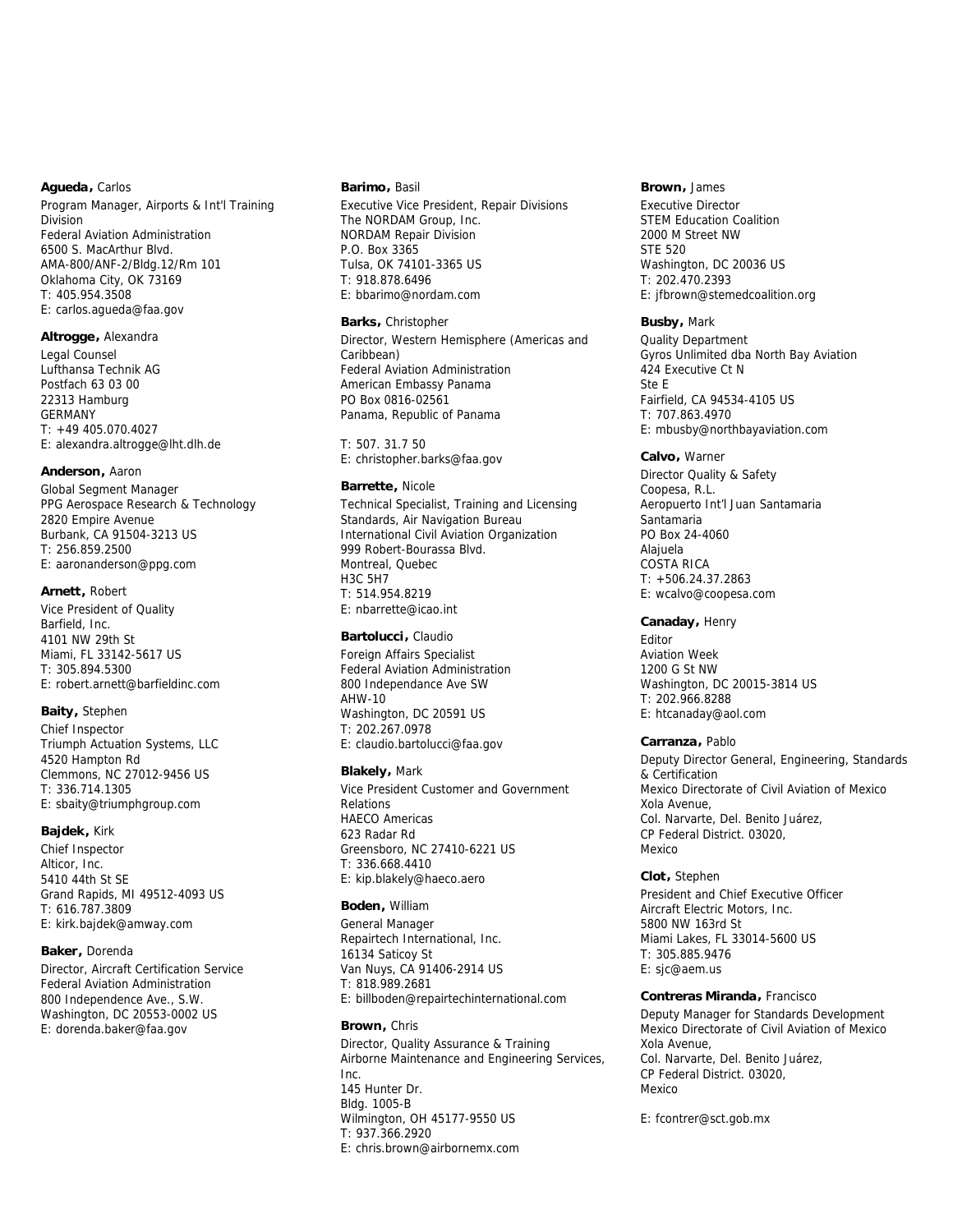# **Cornell,** William

Director, Quality Control Aviation Technical Services, Inc 3121 109th St SW Everett, WA 98204-3524 US T: 425.347.3030 E: jeff.cornell@atsmro.com

# **Cousin,** Jeffrey

Director of Quality National Flight Services, Inc. 10971 E Airport Services Rd Toledo Express Airport Swanton, OH 43558-9459 US T: 863.581.1699 E: jeffcousin@nationalflight.com

## **Dalbey,** Chester

Vice President, Quality, Safety & Technical **Training** Aviation Technical Services, Inc 3121 109th St SW Everett, WA 98204-3524 US T: 425.347.3030 E: doug.dalbey@atsmro.com

#### **Darling,** Randall

Quality Engineer Supervisor Component Repair Technologies, Inc. 8507 Tyler Blvd Mentor, OH 44060-4231 US T: 440.255.1793 E: randalldarling@componentrepair.com

### **de Gunten,** Alex

Business Development Officer HEICO Aerospace Corporation 3000 Taft St. Hollywood, FL 33021-4499 US T: 954.744.7578 E: adegunten@heico.com

## **Dembowski,** Andrew

Chief Inspector National Flight Services, Inc. 10971 E Airport Services Rd Toledo Express Airport Swanton, OH 43558-9459 US T: 419.865.2311 E: andydembowski@nationalflight.com

#### **DiPaolo,** Michael

Manager Quality Control Tudor Aviation Technical Branch - AEA-230 1 Aviation Plaza Jamaica, NY 11434-4609 US T: 718.553.3238 E: michael.dipaolo@tudor.com

#### **Doan,** Christopher

Vice President CAVOK - A Division of Oliver Wyman, Inc. 1003 Virginia Ave Ste 300 Atlanta, GA 30354-1376 US T: 404.334.8040 E: cdoan@cavokgroup.com

## **Donner,** Ronald

Chief Editor Aircraft Maintenance Technology Magazine 801 Cliff Road East Suite 201 Burnsville, MN 55337-1534 US T: 952.808.3315 E: ron.donner@aviationpros.com

#### **Douglas,** Steven

Vice President CAVOK A Division of Oliver Wyman, Inc. 720 Whitley Dr Keller, TX 76248-2554 US T: 817.380.2939 E: sdouglas@cavokgroup.com

#### **Drivas,** Nick

President & Managing Member DG Engineering 5219 Fawnway Ct Orlando, FL 32819 US T: 321.890.6978 E: ndrivas@cfl.rr.com

### **Duffy,** Christopher

Director of Business Development-Aerospace MRO The Barden Corporation (Schaeffler Aerospace) 200 Park Ave P.O. Box 2449 Danbury, CT 06813-2449 US T: 203.744.2211 E: duffycri@schaeffler.com

#### **Edwards,** Gregory

Aerospace Engineer, Special Programs Branch Federal Aviation Administration 800 Independence Ave., S.W. Washington, DC 20553-0002 US E: greg.edwards@faa.gov

# **Encinias,** Kurt

Director, MRO Services and Accountable Manager Red Aviation 4101 W State Hwy 29 Georgetown, TX 78628-7022 US T: 512.868.1111 E: kencinias@redaviation.aero

#### **Erickson,** Christopher

Senior Quality Manager/Accountable Manager/Certificate Compliance Erickson Incorporated dba Erickson Air-Crane P.O. Box 3247 Central Point, OR 97502-0010 US T: 541.664.9531 E: cerickson@ericksonaviation.com

# **Escobar,** Rick

Quality Manager, Repair Station PPG Aerospace - Sierracin/Sylmar 12780 San Fernando Rd Sylmar, CA 91342-3728 US T: 818.741.1568 E: rescobar@ppg.com

#### **Fitzgerald,** Mike

Manager, Quality Assurance Dallas Airmotive, Inc. 900 Nolen Dr Ste 100 Grapevine, TX 76051-8641 US T: 214.956.2892 E: mike.fitzgerald@bbaaviation.net

#### **Fitzsimmons,** David

Program Manager Delta TechOps 1775 MH Jackson Service Rd Dept 595 Atlanta, GA 30354-3743 US T: 404.714.3404 E: david.fitzsimmons@delta.com

# **Fleming ,** Guy

Quality Auditor Component Repair Technologies, Inc. 8507 Tyler Blvd Mentor, OH 44060-4231 US T: 440.255.1793 E: guyfleming@componentrepair.com

### **Fortner,** Gary

Vice President of Quality Control and Engineering Fortner Engineering 918 Thompson Ave Glendale, CA 91201-2079 US T: 818.240.7740 E: gmfortner@fortnereng.com

### **Foughty,** Wayne

Manager of Quality Assurance AAR Aircraft Services - Oklahoma 6611 South Meridian Will Rogers World Airport Oklahoma City, OK 73159-1118 US T: 405.218.3424 E: wayne.foughty@aarcorp.com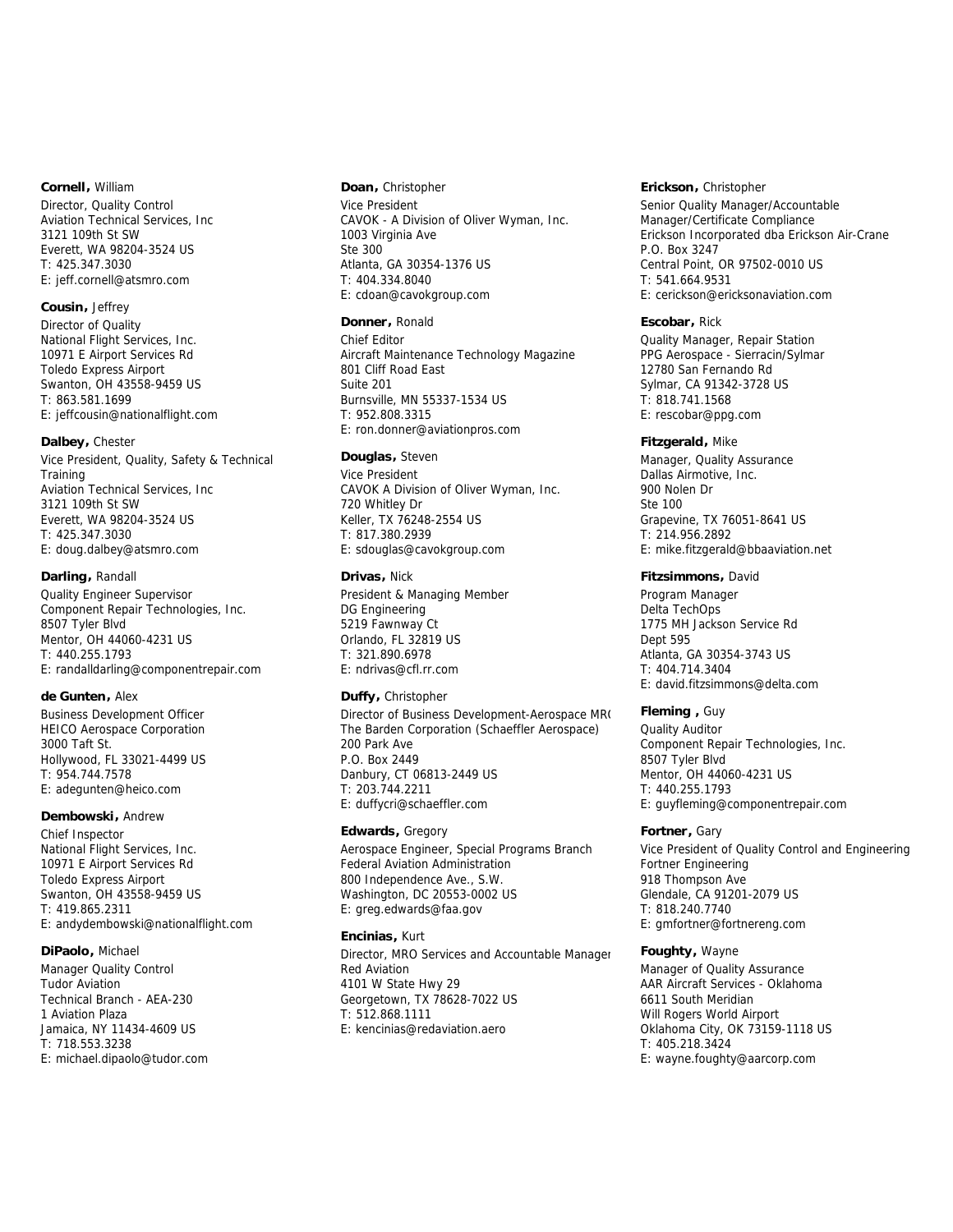#### **Fox,** Jamie

Quality Assurance Aero Instruments & Avionics, Inc. 7290 Nash Rd N. Tonawanda, NY 14120-1596 US T: 716.694.7060 E: jamie@aeroinst.com

## **Gallagher,** Patrick

Manager, Quality Assurance NFF Avionics Services, Inc. 115 Corporation Dr Aliquippa, PA 15001-4859 US T: 724.378.9454 E: pgallagher@nffavionics.com

## **Garcia,** Martin

Quality Managerand Chief Inspector Aviall Wheel & Brake PO Box 619048 Dallas, TX 75261-9048 US T: 214.907.7004 E: martin.garcia@aviall.com

# **Gillespie,** Aiesha

Management & Program Analyst Department of Transportation 61 Forsyth St. SW Suite 17T60 Atlanta, GA 30303-8917 US T: 404.562.3861 E: aiesha.gillespie@oig.dot.gov

## **Gilligan,** Peggy

Associate Administrator for Aviation Safety Federal Aviation Administration 800 Independence Ave., S.W. Washington, DC 20553-0002 US T: 202.267.3131 E: peggy.gilligan@faa.gov

## **Givray,** Albert

Law Partner Davis Graham & Stubbs, LLP 1550 17th St. #500 Denver, CO 80202 US T: 918.878.6849 E: albertw@nordam.com

## **Gleason,** Bob

Director, Quality Control Delta TechOps 1775 M. H. Jackson Service Rd. TOC 1, Dept 509 Atlanta, GA 30354 US T: 404.714.3221 E: bob.gleason@delta.com

#### **Goertzen,** Ryan

Chief Aviation and Academic Officer Spartan College of Aeronautics and Technology - Tulsa 14131 MIDWAY RD STE 360 ADDISON, TX 75001-3623 US T: 918.831.5227 E: ryan.goertzen@spartan.edu

#### **Gross,** Don

Site Quality Manager Windsor Airmotive - West Chester A Division of Barnes Aerospace 9826 Crescent Park Dr West Chester, OH 45069-3800 US T: 513.759.3545 E: dgross@barnesaero.com

# **Guthrie,** Gilbert

Assistant General Counsel Textron Aviation One Cessna Blvd Wichita, KS 67209 US T: 316..51.7.43 E: gguthrie@txtav.com

#### **Guzman,** Rodrigo

Quality Assurance Manager Aero-Craft Hydraulics, Inc. 392 N Smith Ave Corona, CA 92880-6971 US T: 951.736.4690 E: rod.guzman@aero-craft.com

# **Hackett,** Joseph

Manager Engineering & Quality E.B. Airfoils, LLC. 3591 SW Deggeller Ct Palm City, FL 34990-5584 US T: 561.575.1158 E: jhackett@ebairfoils.com

#### **Harris,** Greg

Inspector TPS Aerospace, Inc. 2404 Superior Dr Arlington, TX 76013-6015 US T: 817.635.1385 E: gharris@txps.com

## **Haven,** Robert

Manager Regulatory Compliance HAECO Americas 10262 Norris Ave. Pacoima, CA 91331-2217 US T: 336.688.4410 E: tony.haven@haeco.aero

#### **Hawthorne,** Paul

Director Global Support Quality Moog Inc. Aircraft Group 6860 Seneca St Jamison & Seneca Rds Plt. 24 East Aurora, NY 14059-9520 US T: 716.805.2475 E: phawthorne@moog.com

#### **Honorato,** Roberto

Airworthiness Rulemaking, Manager National Civil Aviation Agency Commercial Sector South Quadra Lote C Ed. Parque Cidade Corporate – Tome A CEP 70308-200 Brazil

T: +55 61 9525 0220 E: roberto.honorato@anac.gov.br

#### **Howell,** Kevin

Quality Manager / Chief Inspector Erickson Incorporated dba Erickson Air-Crane 3100 WILLOW SPRINGS RD CENTRAL POINT , OR 97502-9362 US T: 541.664.9483 E: khowell@ericksoninc.com

#### **Hudnall,** Gary

Director of Maintenance Jet Center MFR 5000 Cirrus Dr Medford, OR 97504-4176 US T: 541.770.5314 E: gary@jetcentermfr.com

## **Huffman,** Sara

Administrative Assistant Turbine Controls, Inc. 5 Old Windsor Rd Bloomfield, CT 06002-1311 US T: 860.761.7543 E: shuffman@tcimro.com

## **Hui,** King

General Manager, Quality Hong Kong Aircraft Engineering Company Limited 80 South Perimeter Road Hong Kong International Airport LANTAU HONG KONG PEOPLE'S REPUBLIC OF CHINA T: +852 2767.6657 E: denniskw\_hui@haeco.com

# **Hunter,** John

Executive Vice President, Operations HEICO Aerospace Corporation 3000 Taft St. Hollywood, FL 33021-4499 US T: 954.987.4000 E: jhunter@heico.com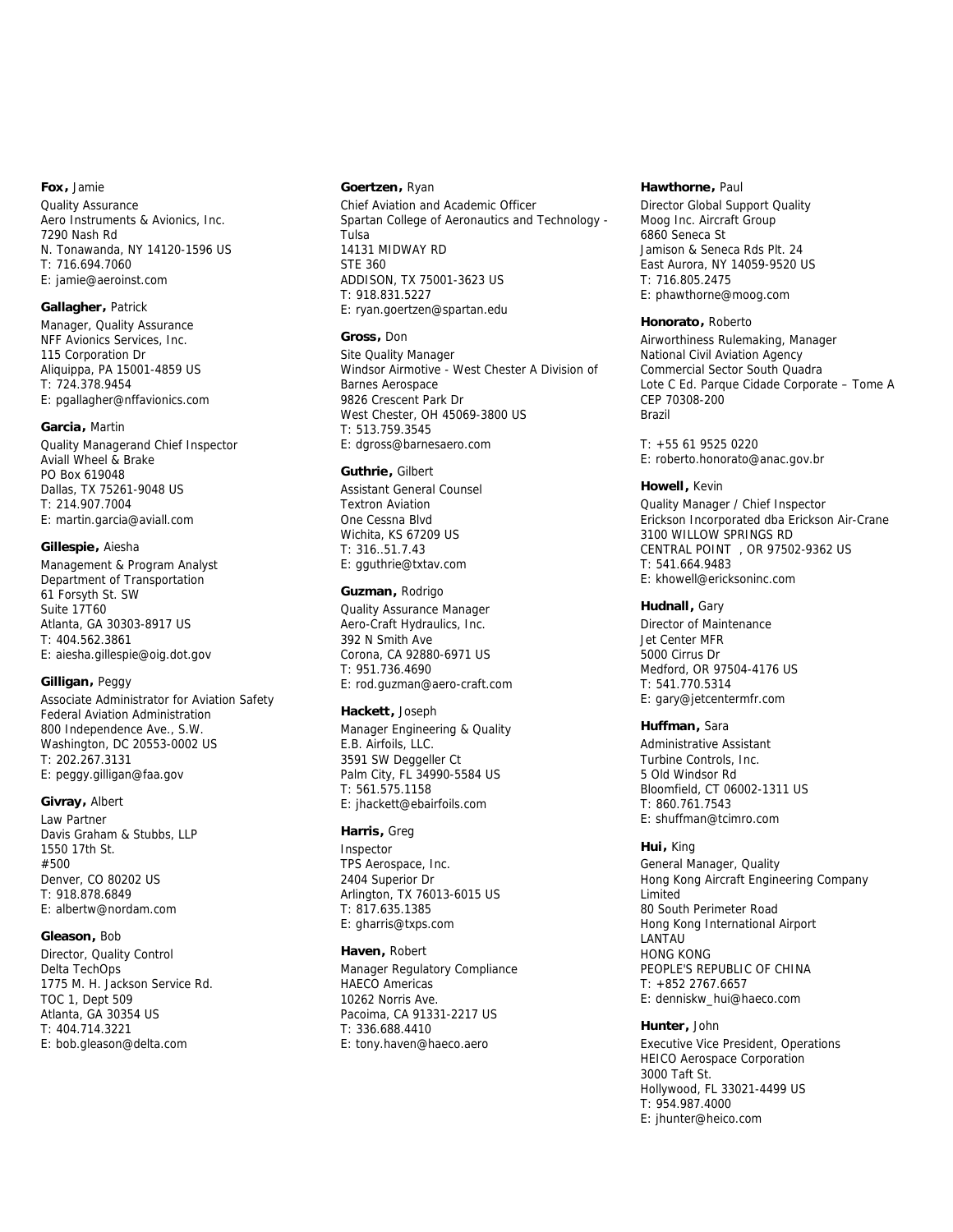# **Jacob,** Scott

Director of Quality Control Columbia Helicopters, Inc. PO Box 3500 Portland, OR 97208-3500 US T: 503.678.1222 E: sjacob@colheli.com

# **Janco,** Anthony

Senior Advisor, Aircraft Maintenance Division, AFS-304 Federal Aviation Administration 12 New England Executive Park ANE-234 Burlington, MA 01803-5213 US T: 603.881.1193 E: anthony.janco@faa.gov

# **Jordan,** Gary

President & Chief Executive Officer Jordan Propeller Service, Inc. 103 East Rhapsody San Antonio, TX 78216-3113 US T: 210.344.3064 E: garyj@openaccess.org

## **Kah Han,** Tan

Director of Airworthiness/Flight Operations Civil Aviation Authority of Singapore Singapore Changi Airport PO Box 1 Singapore 918141 T: 65 6541 3012 E: tan\_kah\_han@caas.gov.sg

## **Karpiel,** Brian

Managing Director - Investment Banking Seabury Group, LLC 1350 Avenue of the Americas 25th Floor New York, NY 10019 US T: 212.284.1133 E: bkarpiel@seaburysecurities.com

# **Kelly,** David

President Asko Processing, Inc. 434 N 35th St Seattle, WA 98103-8689 US T: 206.634.2080 E: davek@askogroup.com

## **Koehnke,** Kurt

Vice President of Maintenance Columbia Helicopters, Inc. 14452 Arndt Road NE Aurora, OR 97002-9525 US T: 503.678.1222 E: kurtk@colheli.com

#### **Krotec,** Joshua

Senior Vice President First Aviation Services, Inc 1919 E Northern St. Wichita, KS 67216-2430 US T: 203.291.3300 E: jkrotec@firstaviation.com

# **Lardie,** Keith

Aerospace Engineer Federal Aviation Administration FAA Operational Oversight Policy Branch, AIR-140 6500 S. MacArthur Blvd Oklahoma, OK 73159 US T: 405.954.0138 E: keith.lardie@faa.gov

# **Latimer,** David

Vice President Regulatory Compliance HAECO Americas 623 Radar Rd Greensboro, NC 27410-6221 US T: 336.668.4410 E: dave.latimer@haeco.aero

# **Lee,** Michael

Director of Business Development FlightSafety International 4660 Diplomacy Rd Fort Worth, TX 76155-2651 US T: 817.271.7510 E: mike.lee@flightsafety.com

## **Lemoine,** Sheyla

Vice President Quality Turbine Controls, Inc. 5 Old Windsor Rd Bloomfield, CT 06002-1311 US T: 860.761.7527 E: slemoine@tcimro.com

#### **Leonardo,** Salvador

Quality Administrator Boeing Commercial Airplanes 2201 S 142nd St. Seatac, WA 98168-3713 US T: 206.544.1858 E: leonardo.n.salvador@boeing.com

## **Lightfoot,** Velia

Quality Assurance Manager TPS Aerospace LLC dba Aviation Industry Repair 10720 S Pipeline Rd Hurst, TX 76053-7811 US T: 817.354.1114 E: velial@aviationindustryrepair.com

**Lindau,** Rainer Vice President Quality Management Lufthansa Technik AG Postfach 63 03 00 22313 Hamburg GERMANY T: +49.405.07.03.410 E: rainer.lindau@lht.dlh.de

#### **Luehmann,** Werner

Head of Regulatory Compliance and Authorities Liaison Lufthansa Technik AG Postfach 63 03 00 22313 Hamburg GERMANY T: +49.40.5070.4679 E: werner.luehmann@lht.dlh.de

#### **Lundegren,** Bruce

Assistant Chief Counsel U.S. Small Business Administration Office of Advocacy 409 Third St., SW, 7th Flr Washington, DC 20416-0001 US T: 202.205.6144 E: bruce.lundegren@sba.gov

#### **Markesbery,** Rodney

Program Manager, Regulatory Compliance Delta TechOps 1775 MH Jackson Service Rd Dept 595 Atlanta, GA 30354-3743 US T: 404.714.1066 E: rodney.h.markesbery@delta.com

#### **Marroquin,** Carlos

H.O.Supplier Performance Monitoring Quality Customer Services Airbus Defence and Space Avenida de Aragon 404 28022 Madrid SPAIN T: +34 91 585 5961 E: carlos.marroquin@military.airbus.com

#### **McAninley ,** Tim

Chief Inspector A.O.G. Reaction, Inc. 526 Aviator Dr Fort Worth, TX 76179-5433 US T: 817. 43.9-07 E: tim@aogreaction.com

**McHugh,** Alison Director of Quality & Safety FEAM 657 South Dr Ste 306 Miami Springs, FL 33166-5926 US T: 786.476.7094 E: amchugh@feaircraft.com

## **McVey,** Thomas

Chair, International Section Williams Mullen 1666 K Street, N.W> Ste 1200 Washington, DC 20066 US T: 202.293.8118 E: tmcvey@williamsmullen.com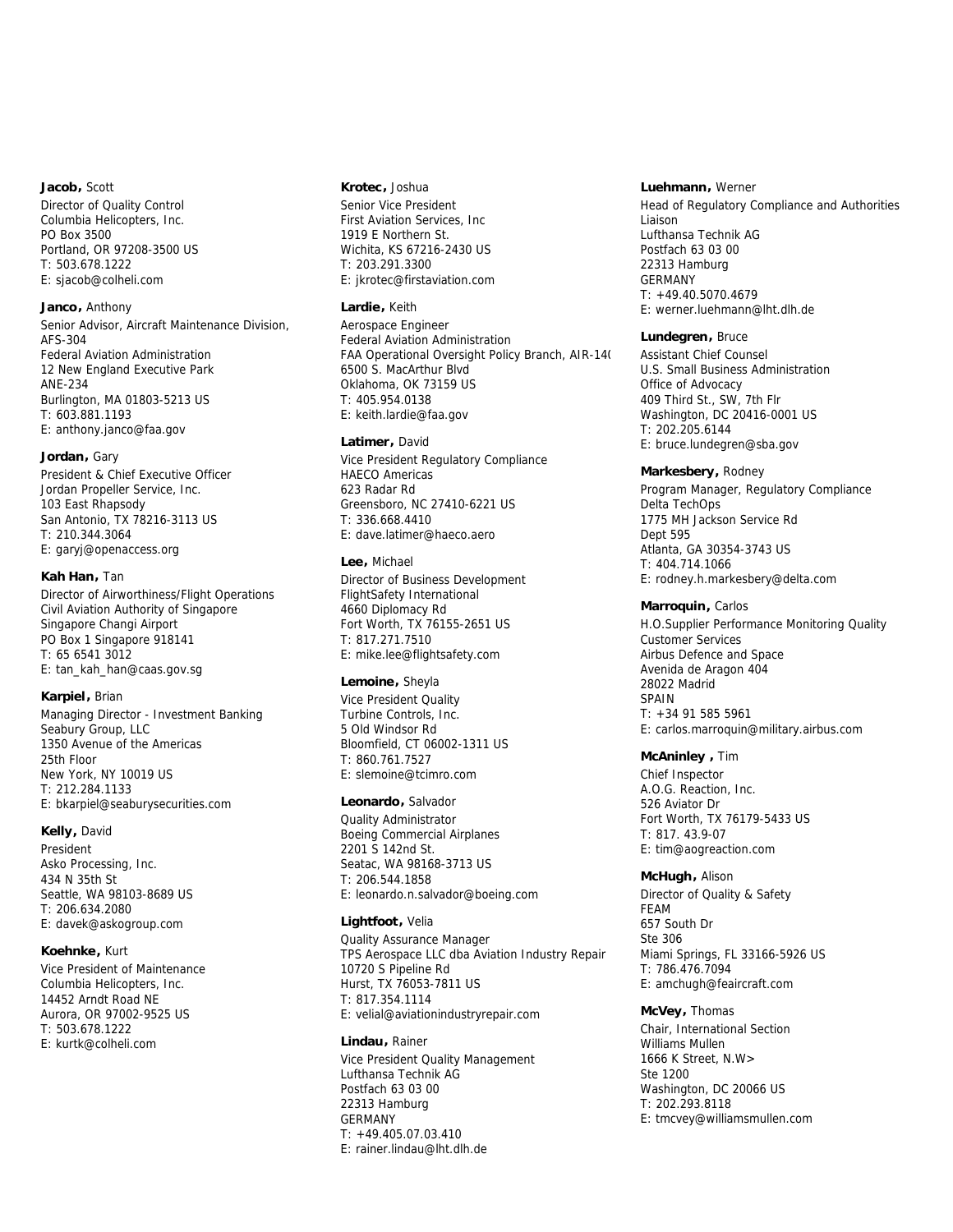# **Milbourn,** Donnie

FAA ODA Inspection Unit Memberr The Boeing Company-Oklahoma City 6005 S Air Depot Blvd Oklahoma City, OK 73135-5922 US T: 580.480.5048 E: donnie.c.milbourn@boeing.com

# **Muhler,** Barry

Director of Operations Aviation Repair Resources, Inc. 1209 Sturgeon Ct Ste 103 Arlington, TX 76001-7153 US T: 817.557.2250 E: barry.muhler@goarr.com

## **Murphy,** Camron

Director of Operations FEAM 657 South Dr Ste 306 Miami Springs, FL 33166-5926 US T: 786.473.4218 E: cmurphy@feaircraft.com

### **Neet,** Steven

Assistant Manager CR&O Erickson Incorporated dba Erickson Air-Crane P.O. Box 3247 Central Point, OR 97502-0010 US T: 541..66.5.72 E: sneet@ericksoninc.com

# **Neffenger,** Peter

Administrator Transportation Security Administration 601 S 12th St Arlington, VA 22202-4220 US

# **Negri ,** Shirley

Chief Operating Officer National Air Transportation Association (NATA) 9400 Gateway Dr. Ste. D Reno, NV 89521-8907 US T: 703.842.5317 E: shirley@natacs.aero

### **O'Connell,** Daniel

Quality Manager Rockwell Collins 400 Collins Rd NE M/S 153-220 Cedar Rapids, IA 52498-0505 US T: 319.295.5850 E: daniel.oconnell@rockwellcollins.com

# **Ontiveros,** Jorge

Quality Manager/Chief Inspector Red Aviation 4101 W State Hwy 29 Georgetown, TX 78628-7022 US T: 512.868.1111 E: kencinias@redaviation.aero

## **Palmon,** Alfonso

Chief Inspector JAS Services 8493 Baymeadows Way Jacksonville, FL 32256-8228 US T: 904.292.2328 E: apalmon@teamjas.com

# **Penn,** Jeffrey

Chief Inspector / Quality Manager JET Aircraft Maintenance, Inc. 5600 NW 36th St Bldg 845 Miami, FL 33122-2787 US T: 305.871.1003 E: jeffrey.penn@jetgroup.net

#### **Perdue,** James

Vice President SONICO, Inc. 6998 26th Ave., N.E. Moses Lake, WA 98837-3290 US T: 509.762.5586 E: pjim@sonicoinc.com

# **Perumal,** Mohan

Associate Vice President, Sales & Implementations Ramco Systems Corporation 3150 Brunswick Pk Ste 130 Lawrenceville, NJ 08648-2420 US T: 609.954.3310 E: mohansp@ramco.com

# **Powers,** William

Senior Director of Avionics Services Worldwide/ Director of Quality & Business Improvement Thales Avionics, Inc. 140 Centennial Ave Piscataway, NJ 08854-3908 US T: 732.242.6727 E: william.powers@us.thalesgroup.com

# **Pull,** Jeff

Director of Quality Control Lynden Air Cargo, LLC 6441 S Airpark Pl Anchorage, AK 99502-1809 US T: 907.249.0244 E: jpull@lynden.com

# **Rehm,** Brian

FAA Designee The Boeing Company-Oklahoma City 6005 S Air Depot Blvd Oklahoma City, OK 73135-5922 US T: 316.204.7596 E: brian.d.rehm@boeing.com

#### **Reynolds,** Rodger

Quality Manager Aircraft Electric Motors, Inc. 5800 NW 163rd St Miami Lakes, FL 33014-5600 US T: 305.389.7719 E: rodger@aem.us

## **Rich,** Scott

Vice President of Quality Aircraft Systems Division of Com-Jet Corp 8235 N.W. 56th St. Miami, FL 33166-4028 US T: 305.592.3283 E: scottr@aircraftsystemscomjet.com

#### **Riehle,** Joshua

Director of Quality HAECO Americas 815 Radar Road Greensboro, NC 27410 US T: 336.404.2519 E: josh.riehle@haeco.aero

# **Roberts,** James

Director, Washington Office HEICO Corporation - Washington Office 2916 Dartmouth Road Suite 220 Alexandria, VA 22314-4822 US T: 202.429.0500 E: robertsjim@aol.com

# **Rodriguez,** Nestor

Corporate Director Northwings Accessories Corporation 7875 NW 64th St Miami, FL 33166-2718 US T: 305.463.0456 E: nesrod@heico.com

## **Roselle,** Bob

Operations Manager Dassault Falcon Jet Teterboro Airport Box 2000 South Hackensack, NJ 07606-0620 US T: 201.541.4754 E: bob.roselle@falconjet.com

### **Sampson,** Ivan

Program Manager Goodrich Aerospace Landing Systems UTC Aerospace Systems (UTAS) 101 Waco St. Troy, OH 45373 US T: 973.440.2031 E: ivan.sampson@utas.utc.com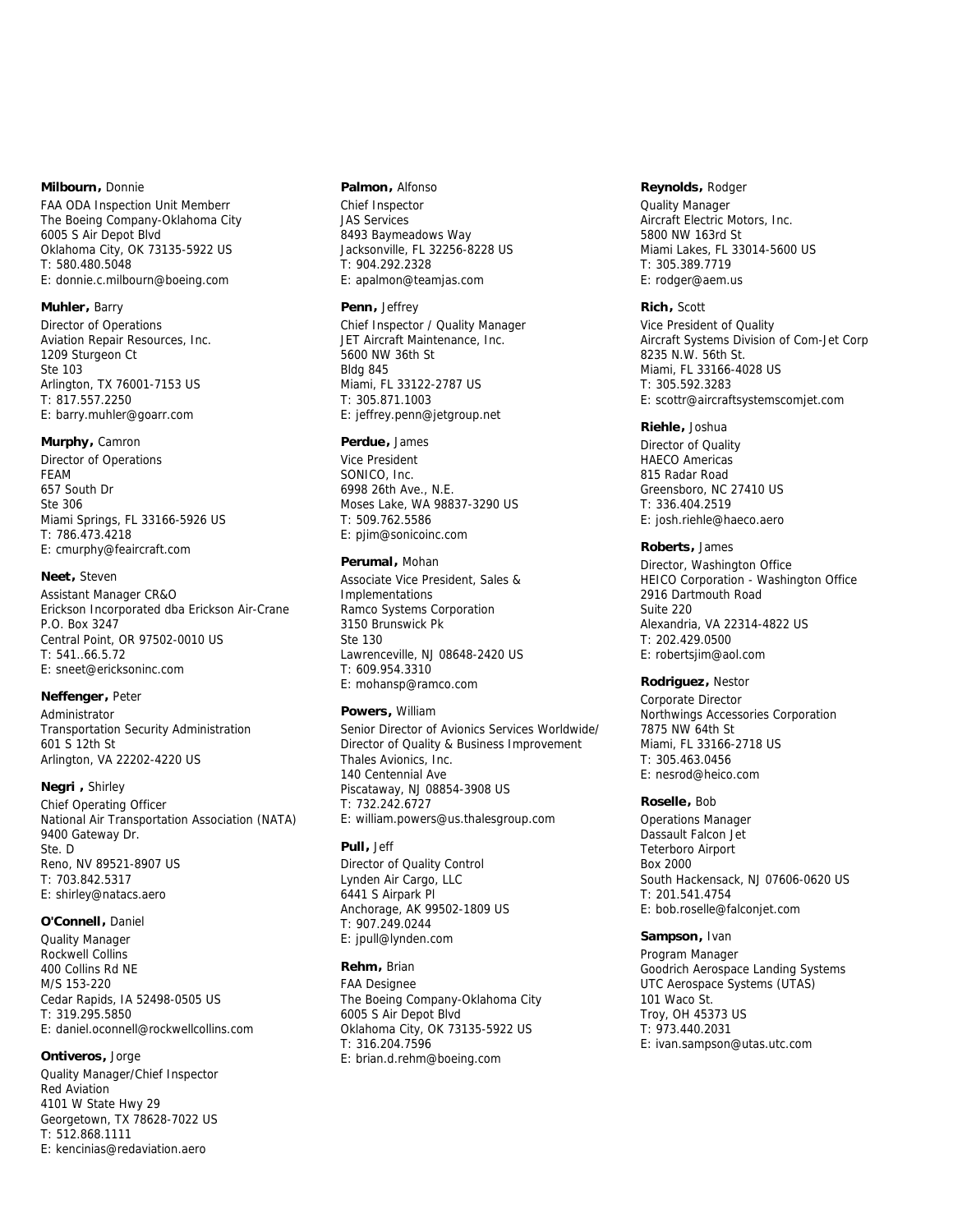# **Schillinger ,** Carlos

Quality Assurance Director TechOps Mexico Carretera Estatal 200 Querétaro Tequisquiapan 22500 Int A Municipio de Colón 76270 Querétaro Mexico T: 52.1.442.2810688 E: carlos.schillinger@techops.mx

#### **Shaver,** Timothy

Manager (Acting) Federal Aviation Administration Avionics Maintenance Division - FAA/AFS-300 5th Floor, 950 L'Enfant Plaza, S.W. Washington, DC 20024 US T: 202.267.1704 E: tim.shaver@faa.gov

# **Shay,** Lee Ann

Chief Editor, MRO Aviation Week 3300 N. Wabash Ave. Ste 2300 Chicago, IL 60611 US T: 312.840.8445 E: leeann.shay@aviationweek.com

# **Shorter,** Felicia

Quality Assurance Manager Precision Electronics, LLC 5000A Clark Howell Hwy Atlanta, GA 30349-6050 US T: 404.305.2526 E: felicia.s@precision-electronics.com

# **Simmons,** Richard

Accountable Manager TPS Aerospace, Inc. 2404 Superior Dr Arlington, TX 76013-6015 US T: 817.794.0068 E: richard@txps.com

# **Slavinsky,** Joseph

Managing Director Air Fleet Conversions & Vendor Maintenance Federal Express Corporation 3131 Democrat Rd Mail Code 5433 Memphis, TN 38118-1516 US T: 901.369.3600 E: jwslavinsky@fedex.com

# **Smith,** Craig

Quality Control Manager TPS Aerospace, Inc. 2404 Superior Dr Arlington, TX 76013-6015 US T: 817.794.0068 E: craig@txps.com

# **Smith,** Mark

Quality Assurance Manager Mid-Continent Instruments and Avionics 9400 E 34th St N Wichita, KS 67226-2615 US T: 316.630.0101 E: marks@mcico.com

# **Smith ,** Justin

Director of Component Shops Quality Aviation Instruments, Inc. 903 McKee Rd. White Oak, PA 15131-2532 US T: 724.875.9628 E: justins@qai.aero

# **Sokol,** James

President, MRO Services HAECO Americas Line Services, LLC 815 Radar Rd Greensboro, NC 27410 US T: 336.668.4410 E: jim.sokol@haeco.aero

# **Specht,** Karl

Continuing Airworthiness Organizations Manager European Aviation Safety Agency Postfach 10 12 53 50452 Köln GERMANY T: +49 221 89 99 06047 E: karl.specht@easa.europa.eu

## **Stacchini,** David

Chief Inspector IBM Flight Operations 160 Airport Rd - Hgr W Westchester County Airport White Plains, NY 10604-1302 US T: 914.499.2900 E: ds953@us.ibm.com

## **Stratton,** Jody

Operations Manager A.O.G. Reaction, Inc. 526 Aviator Dr Fort Worth, TX 76179-5433 US T: 817.439.0700 E: jody@aogreaction.com

#### **Tarquinio Junior,** Helio

Continuous Airworthiness General Manager National Civil Aviation Agency Commercial Sector South Quadra Lote C Ed. Parque Cidade Corporate – Tome A CEP 70308-200 Brazil

T: +55.61.3314.4849 E: helio.tarquinio@anac.gov.br

# **Thomas,** Fred

Vice President of Quality B&E Aircraft Component Repair, Inc. PO Box 40 10 Hudson Dr Southwick, MA 01077-9546 US T: 413.333.8331 E: fthomas@betool.com

#### **Thompson ,** Pennie

Aviation Safety Inspector Federal Aviation Administration Aviation Records Bldg. (ARB) 22 Mike Monroney Aeronautical Center P.O. Box 25082 Oklahoma City, OK 73125-0082 US T: 405.954.5313 E: pennie.l.thompson@faa.gov

#### **Tibbetts,** Dave

Director of Shop Operations Columbia Helicopters, Inc. 14452 Arndt Road NE Aurora, OR 97002-9525 US T: 503.678.1222 E: davetib@colheli.com

## **Titterington,** Norm

Quality Assurance/Research Assistant Aero Instruments & Avionics, Inc. 7290 Nash Rd N. Tonawanda, NY 14120-1596 US T: 716.694.7060 E: norm@aeroinst.com

## **Toavs,** Roy

Director of Maintenance Columbia Helicopters, Inc. PO Box 3500 Portland, OR 97208-3500 US T: 503.678.1222 E: rtoavs@colheli.com

#### **van Soestbergen,** Harry

Director of Quality and Operational Excellence Dassault Falcon Jet - Wilmington Corp. 191 North Dupont Hwy New Castle, DE 91720-3121 US T: 302.668.8847 E: harryv@falconjet.com

## **Veenstra,** Sijbrand

KLM E&M Safety & Quality Air France Industries KLM Engineering & Maintenance Postbus 7700 Schiphol Airport 1117 ZL Amsterdam NETHERLANDS T: +31.020.649.2749 E: sijbrand.veenstra@td.klm.com